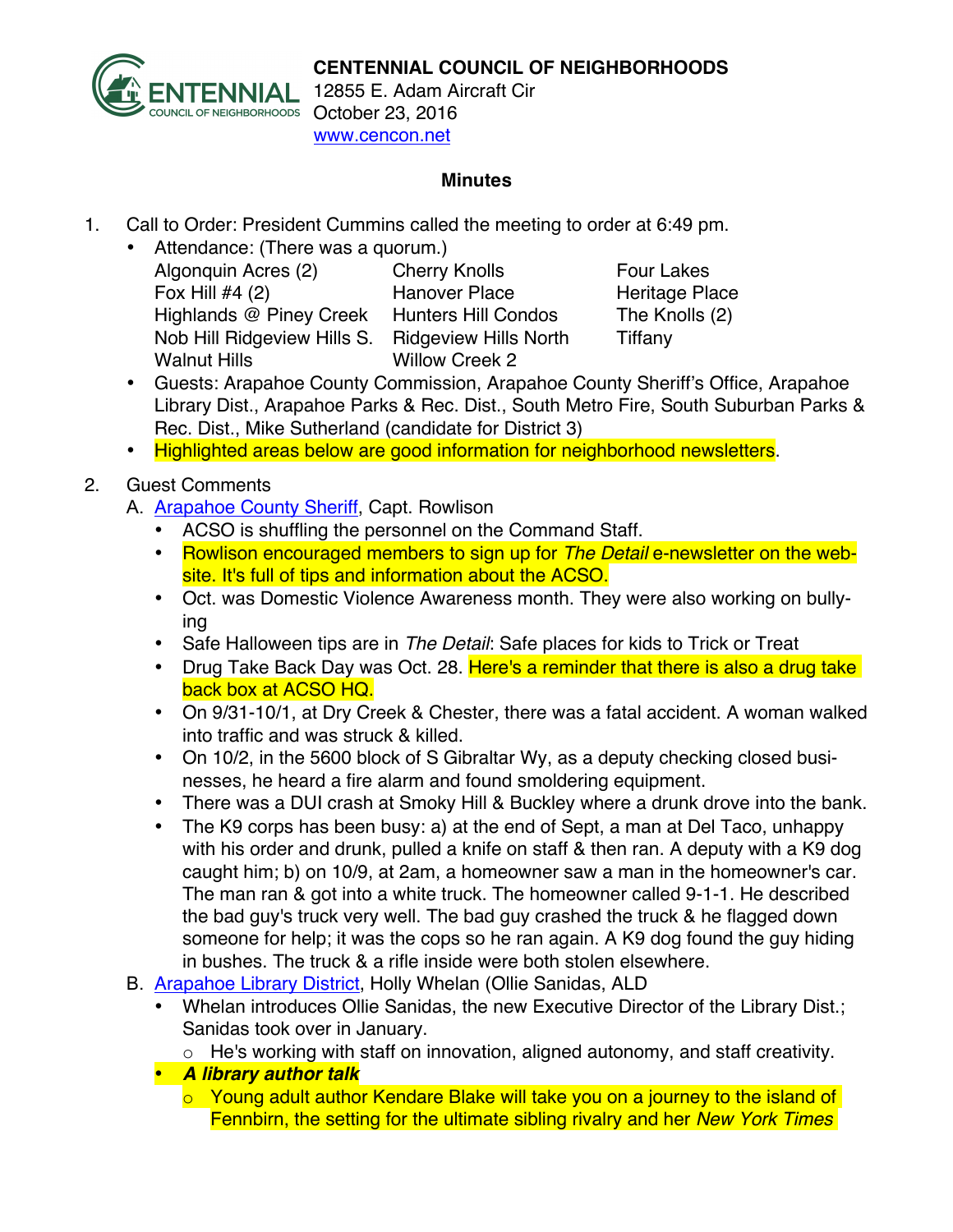best-selling series "Three Dark Crowns" on Thurs., Nov. 2, 7 pm at Koelbel Library.

- $\circ$  Blake will share about the series, including its newest installment, One Dark Throne with three sisters vying for the same crown.
- $\circ$  Blake, who hails from Washington, describes her work as "sort of dark," with a healthy dose of food-themed passages mixed in (which she attributes to writing while she's hungry!).
- $\circ$  A book signing will follow the author talk and Tattered Cover will sell books onsite. This is for teens and adults.

## • *Alexander Hamilton Exhibit*

- $\circ$  If you can't get enough about Hamilton, plan to attend one of our upcoming events that will feature Hamilton or life in colonial America.
- o Spend some time with Hamilton through historical interpreter Hal Bidlack, who will bring this self-made man to life – from his days as a disadvantaged orphan, to becoming a framer of the Constitution and architect of the American financial system.
- o Bidlack as Hamilton will share historical lessons and offer commentary on modern-day times, so bring your questions to this interactive event.
- $\circ$  Other Hamilton and colonial events to be featured in November include a colonial holiday celebration, patriotic concert featuring the John Phillip Sousa band, and a history of quilting program.
- o For locations, dates and times see the website.

### • *Movie "Fantastic Beasts & Where to Find Them"*

- o Young witches, wizards & muggles ages 7-12 are invited to join us as we tour the Magical Congress in New Your City to meet a prominent "magizooligist" – an expert in magical creatures on Sat., Nov. 18, 6-8:30 pm, at Smoky Hill Lib.
- o While visiting New York, we will also make a stop at a delicatessen and magical candy shop.
- o Visit the website for more information.
- C. Arapahoe Park & Rec District, Delos Searle, Asst. District Manager
	- The Trails Recreation Center website has lots of information and activities listed. Check it out!
	- On 11/4, at 9am, APRD will hold the 5K Family Fun Run/Walk at Piney Creek Hollow Park in honor of a staff member who lost a child. See the flyer linked below. There are other flyers linked below, as well.
	- The beginning of Nov. means it's time to winterize park shelters.
	- At Fox Hill Park, APRD is putting benches along the walking trails at a special request of a disabled Veteran.
	- Blum: Fox Hills Park is off of Himalaya, at the next traffic signal north of Berry, up against Quincy Reservoir.
- D. Fire Districts, Littleton Fire (absent)
	- Cunningham Fire, Littleton Fire, South Metro Fire
- E. South Suburban Park & Rec District, Jamie Bartolomeis
	- Reminded us of the special election they're holding, with issues 4B & 4C These are 2 mill levies that have been approved previously but, were set to expire in 2020 & 2024. SSPRD is asking to keep them.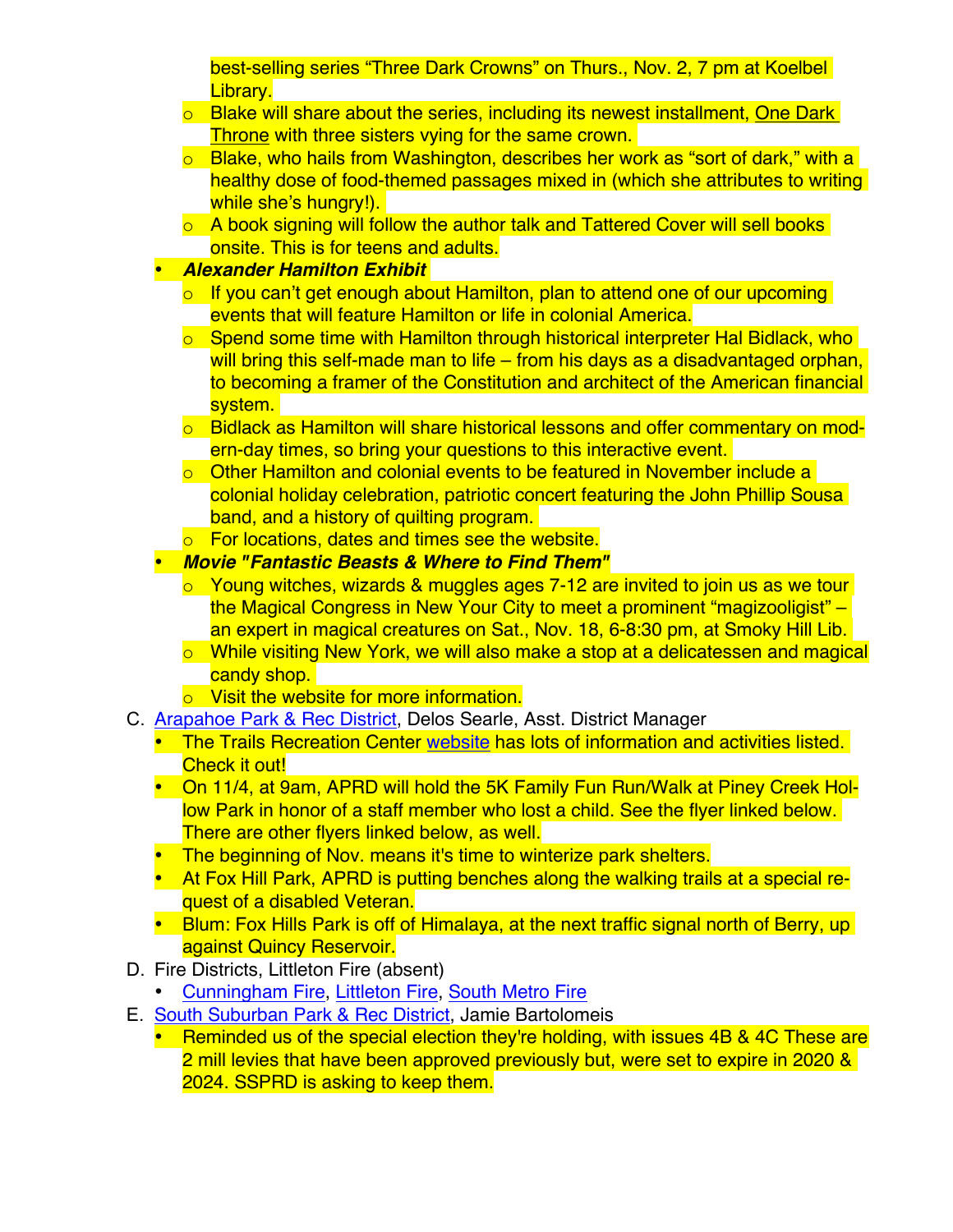- Great Skate Day will be held at both ice arenas, 11/11, 1-3 at Southglenn Ice Arena, a free group lesson will begin at 1:30. The Family Sports Ice Arena will hold a Turkey Shoot, to win a frozen turkey. See the flyer linked below the minutes.
- There are lots more Nov. activities listed in the SSPRD flyer linked below.
- They're in the process of blowing out irrigation systems. Sports are coming indoors. They've replaced the turf in the Sports Dome.
- Watch for the Matching Gifts program Info comes out in February.

## F. City of Centennial

- C.J. Whelan, Dist. 4 Councilman running for Mayor gave us the update while the Mayor is out of the Country.
- Snow plowing season is about to begin and the City has 5 new snowplows to  $= 20$ .
- The Arapahoe/I-25 interchange project is at substantial completion.
- Parks, Open Space, Recreation & Trails Master Plan is being positively recommended to the City Council.
- The Council acted to established specific Truck Routes in the City. Too many heavy trucks were cutting through neighborhoods.
- The Budget is essentially set for 2018, Council wants additional investment in infrastructure. They're prioritizing projects to accelerate some work: traffic signals and sidewalks.
- A new Centennial 101 class has graduated. What a great way to find out more about your City.
- Council has a Parking Subcommittee working on parking in residential areas. One proposal is to limit the number of cars a resident may have parking outside to the number of licensed drivers in the home plus 1. This will be complaint driven and enforced by Code Compliance.
- The Holiday Lighting event is coming up on 11/18 at Centennial Park.
- Maurer: How many signals could be put in, 3 a year? Whelan: Maybe, it depends on how they're prioritized.
- Maurer: Does the City allow over the road trucks to park overnight? Whelan: In business parking lots they may but, not on neighborhood streets.
- Maurer: How did the Silent Disco go? Whelan gave a brief description of what it was and said the night was cold & crummy so, not as many showed up as might have.
- 3. **Arapahoe County Update**, County Commissioner Nancy Sharpe, District 2
	- Arapahoe County website
	- Betty Robertson has been buying all of the K-9s for Arapahoe County and horses for Denver's mounted patrol. She has died. The County had a special recognition event.
	- She expressed appreciation for the new ACSO contract.
	- Tomorrow is the public budget presentation. The General Fund is \$179M. The County cannot spend more than comes in. The proposed mill levy for 2018 is 12.839 mills.
	- The Bike & Pedestrian Master Plan was approved. Its focus is the safety of bike riders and pedestrians. It incorporated the plans the Cities in the County might have.
	- She distributed many useful pieces of information:
		- o ArapCo Open Spaces 2017 Community Guide & Report
		- o 2017 Budget in Brief
		- o Homemakers Program; Chore Services Program
		- o Volunteer Connections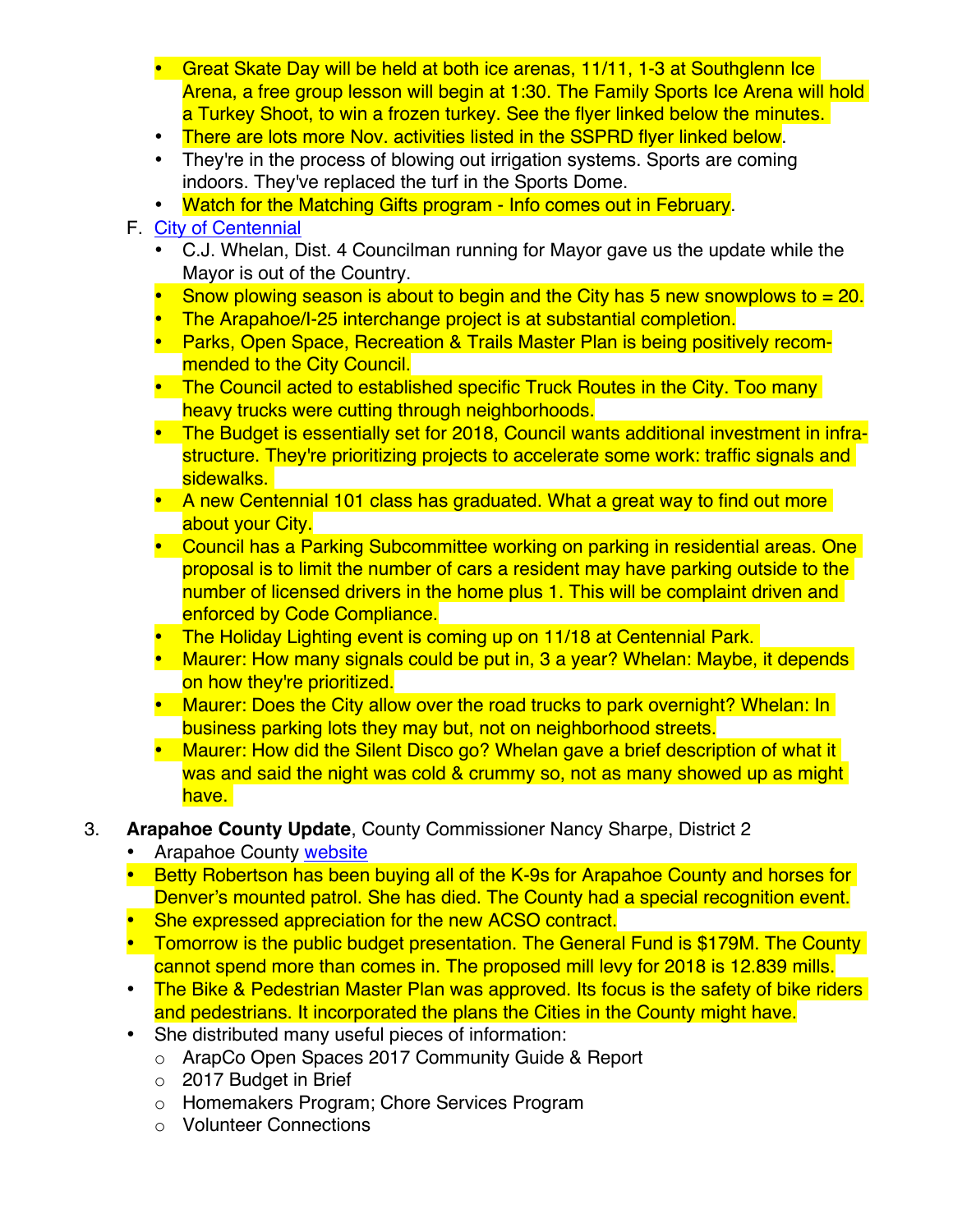- o Colorado Extension Service classes
- o Town Hall meeting on 10/26 on Opioid Epidemic, 6:30-8:30
- o Veterans' services
- o Phonebook for County services
- $\circ$  How to sign up for her blast email list.
- Getting There Guide: Suhaka spoke about this item and will bring some to the next meeting
- **The County population is over 630,000: 86% of who live in the cities, Aurora is**  $\frac{1}{2}$  **of** that. Growth is coming off of E-470 to the east.
- Long Range Budget Committee has to plan to stay inside of TABOR. They plan for infrastructure and the jail. The County is not planning to raise taxes.
- Baumgart: Can we see the Bike & Pedestrian Plan? Sharpe: It's on the County website (see above).
- Maurer: Arapahoe County, Centennial, SSPRD all are working on master plans, do they overlap? Sharpe: No, plan is to all work together to complete the network.
- GLivingston: About the bike paths, is there a long term plan for maintaining them? Sharpe: Yes, the share back money is being rescheduled to allow for more maintenance.

### 4. CenCON Business

- A. President's report, Gerry Cummins
	- The Election Commission will have a meeting next week.
	- Blum made a motion to donate \$500 to the Library District for letting us use this meeting space. Kirrane & Wilson both seconded simultaneously. Vote was unanimous.
- B. Secretary, Andrea Suhaka
	- There were some corrections to the September minutes.
		- o Heritage Place is missing its "g".
		- o Nob Hill/Ridgeview Hills should be South not North
		- $\circ$  Jim Ryan made the motion on the sidewalk issue.
	- A motion was made, seconded, and passed unanimously to approve the Sept. minutes as corrected. (Wilson/Doerr)
- C. Treasurer's report, Henry Blum
	- Checking Account at Wells Fargo Bank, Smoky Hill Branch:

|                           | • Balance forward from 9/25/17 report |                         | \$3,402.27 |
|---------------------------|---------------------------------------|-------------------------|------------|
|                           |                                       | Income: Dues deposited* | 30.00      |
|                           | Expenses: None                        |                         | 00.00      |
| Account balance, 10/23/17 |                                       |                         | \$3,432.27 |

\*Homestead in the Willows

- 5. 2<sup>nd</sup> Vice President, Plans, Tammy Maurer
	- Mike Sutherland, C.J. Whelan and Andrea Suhaka left the room for this discussion.
	- Fulton Valley Professional Office Site Plan, 10200 E Easter Ave: Project calls for a new 2-story office/warehouse facility on .93 acres within an existing development; onsite drainage, detention & water quality features & landscaping will be maintained per current FDP; parking area is fully developed from initial build-out.
	- Villas at Holly Apartments, Site Plan & Re-zone, 6760 S Glencoe St.: The proposal is for a new 3-story 21,900 +/- SF apartment building at SW corner of the existing